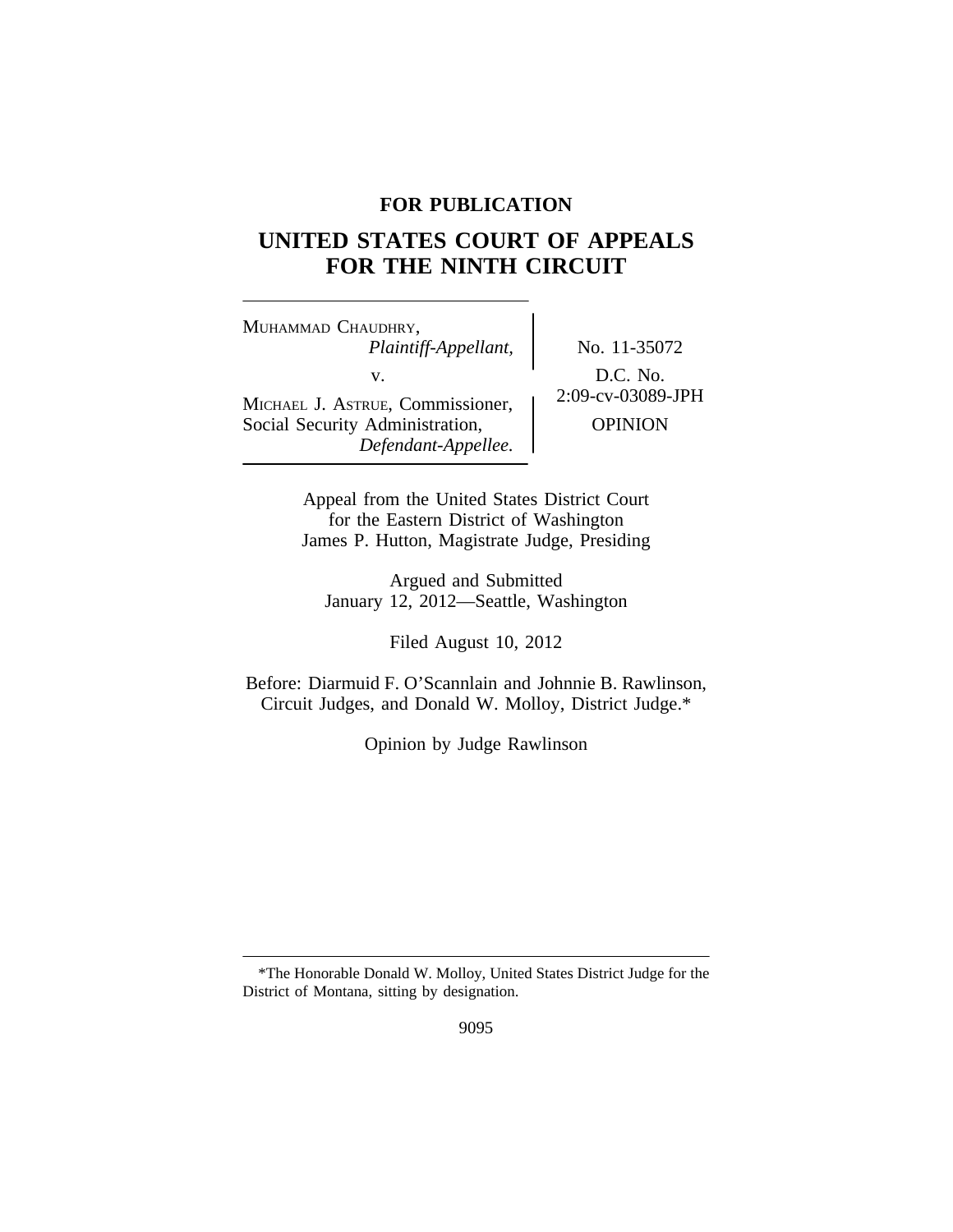# **COUNSEL**

Appellant Muhammad Chaudhry is represented by Jeffrey H. Baird, Dellert Baird Law Office, Port Orchard, Washington.

Appellee Michael J. Astrue, Commissioner of the Social Security Administration, is represented by Gerald J. Hill, Assistant Regional Counsel, Social Security Administration, Seattle, Washington.

# **OPINION**

RAWLINSON, Circuit Judge:

Appellant Muhammad Chaudhry (Chaudhry) appeals the district court's grant of summary judgment in favor of Appellee Michael J. Astrue, Commissioner of the Social Security Administration (Commissioner). Chaudhry argues that the Administrative Law Judge (ALJ) erred in finding that Chaudhry is not disabled as defined in the Social Security Act (Act). We have jurisdiction under 28 U.S.C. § 1291 and we affirm.

#### *I. BACKGROUND*

Chaudhry was thirty-two years old when he allegedly became disabled in 2005. Chaudhry had earned a general college degree in his native Pakistan, and performed past relevant work as a fast-food worker, sales clerk, cashier, waiter, and housekeeper/cleaner. He served in the United States Army from January 22, 2002, to August 20, 2002, and from November 15, 2003, to February 25, 2005. Chaudhry injured his back while serving in the army in 2004. He also suffers from migraine headaches, narcolepsy, and depression.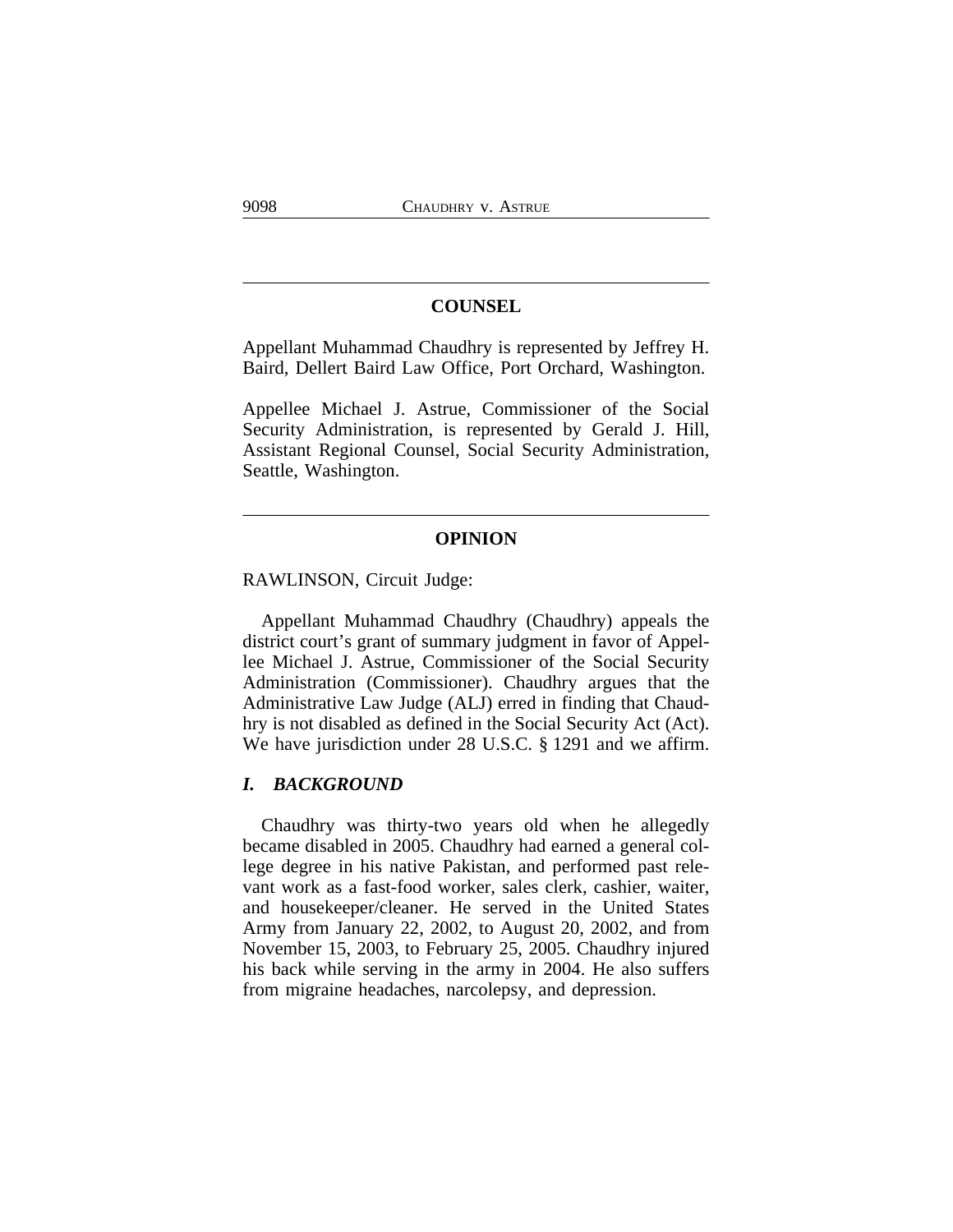### *A. VA Evaluations*

Following Chaudhry's back injury, several medical providers assessed him in June, 2004. According to Dr. John D. Werschkul, Chaudhry's 2004 MRI showed mild protrusion and no need for surgery. Dr. Werschkul also indicated that Chaudhry's neurological exam was negative. Provider**<sup>1</sup>** Beverly Scott assessed Chaudhry with frequent migraine headaches without aura, and noted that Chaudhry's brain MRI was within normal limits. Provider Bernard Roth indicated that there was a very high likelihood that Chaudhry had narcolepsy. Dr. Juliana Ellis-Billingsley observed intermittent depression. According to Dr. Ellis-Billingsley, the intermittent depression did not diminish Chaudhry's job performance, nor did it limit his ability to do well in civilian life, because he was exceptionally bright and had a good entrepreneurial spirit. Provider Brian Woebkenberg noted an absence of objective findings that would support Chaudhry's complaint of radicular**<sup>2</sup>** symptoms. Provider Helen Holt assessed Chaudhry with chronic back pain with bilateral radiculopathy**<sup>3</sup>** , and noted that his gait was steady.

In July, 2004, Provider James Chambers assessed Chaudhry with degenerative disc disease, but opined that Chaudhry was not a candidate for surgery. Provider Roger Barstaad noted in October, 2004, that a radiograph of Chaudhry's cervical spine showed vertebral body heights and disk spaces

**<sup>3</sup>**Radiculopathy is a "[d]isorder of the spinal nerve roots." *Id.* at 1503. Bilateral means "[r]elating to, or having, two sides." *Id.* at 202.

**<sup>1</sup>**Because the record is unclear as to the exact status of the various medical care providers, we refer to them as providers unless otherwise indicated.

**<sup>2</sup>**Radicular is defined as relating to a radicle, which in turn is defined as "[a] rootlet or structure resembling one, as the r. of a vein, a minute veinlet joining with others to form a vein, or the r. of a nerve, a nerve fiber that joins others to form a nerve." *Stedman's Medical Dictionary* 1502 (27th ed. 2000) (emphasis omitted).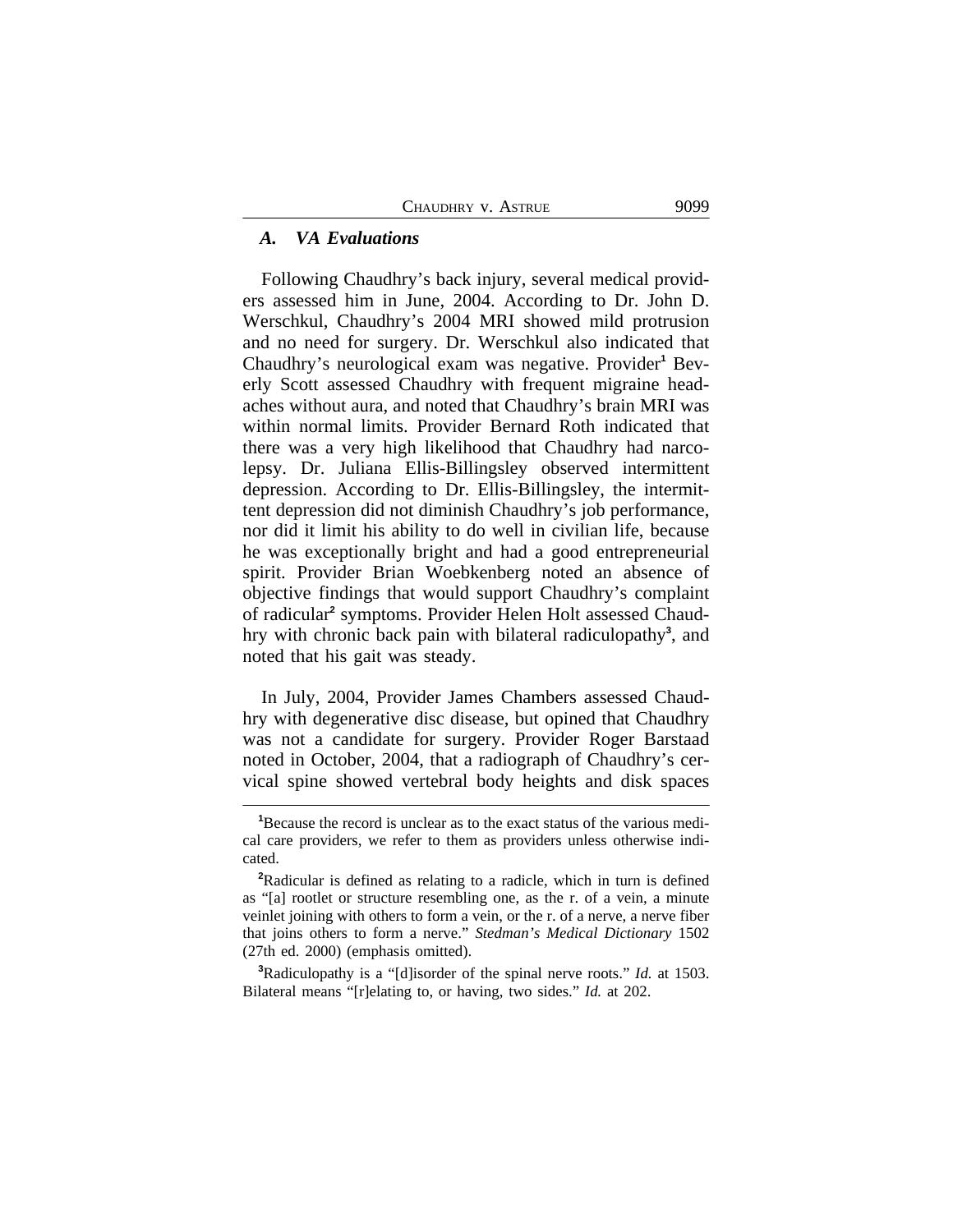within normal limits and unremarkable atlanto-axial joints.**<sup>4</sup>** Provider Barstaad noted that the chiropractic clinic would cancel the rest of Chaudhry's visits, and "[t]he patient's reaction to his first visit and his extraordinary high pain complaints coupled with his extraordinarily low ranges of motion make this a highly 'interesting' case. . . ." Provider Barstaad suspected "phycogenic overlay." **5** Provider Vancil McNulty observed in November, 2004, that Chaudhry exhibited chronic pain with fear avoidance, oversensitivity to pain, and L5-S1 disc protrusion.

Clinic notes indicate that Chaudhry was walking with a cane in November, 2004. However, Provider Holt noted that Chaudhry's gait was steady that month. In addition, Provider McNulty told Chaudhry that a cane is not indicated for individuals with low back pain. Provider McNulty suspected that "long term use of the cane will further encourage pain and disabled behaviors. . . ." A physical therapist also advised Chaudhry to discontinue use of the cane. Records indicate that Chaudhry did not follow through with a plan of care after being seen by neurology providers.

A December, 2004, note indicated that although no issues besides sinus surgery prevented Chaudhry from deploying to Iraq, Chaudhry stated that he was unable to function at any job. At the same time, Chaudhry denied depression. Dr. Marcus Ponce De Leon noted that Chaudhry's narcolepsy prevented him from driving or performing any duties that require a high degree of vigilance or prolonged wakefulness.

**<sup>4</sup>**Atlanto-axial is defined as "[p]ertaining to the atlas and the axis; denoting the joint between the first two cervical vertebrae." *Id.* at 163.

**<sup>5</sup>** It appears that the record contains a typographical error, and that Provider Barstaad suspected a psychogenic overlay, which is defined as "[t]he aggravation of the symptoms and complaints in a case of a physical ailment beyond the usual or what one would expect, due to the emotional involvement of the patient." J.E. Schmidt, M.D., *Attorneys' Dictionary of Medicine and Word Finder* Vol. 5, 517 (1999).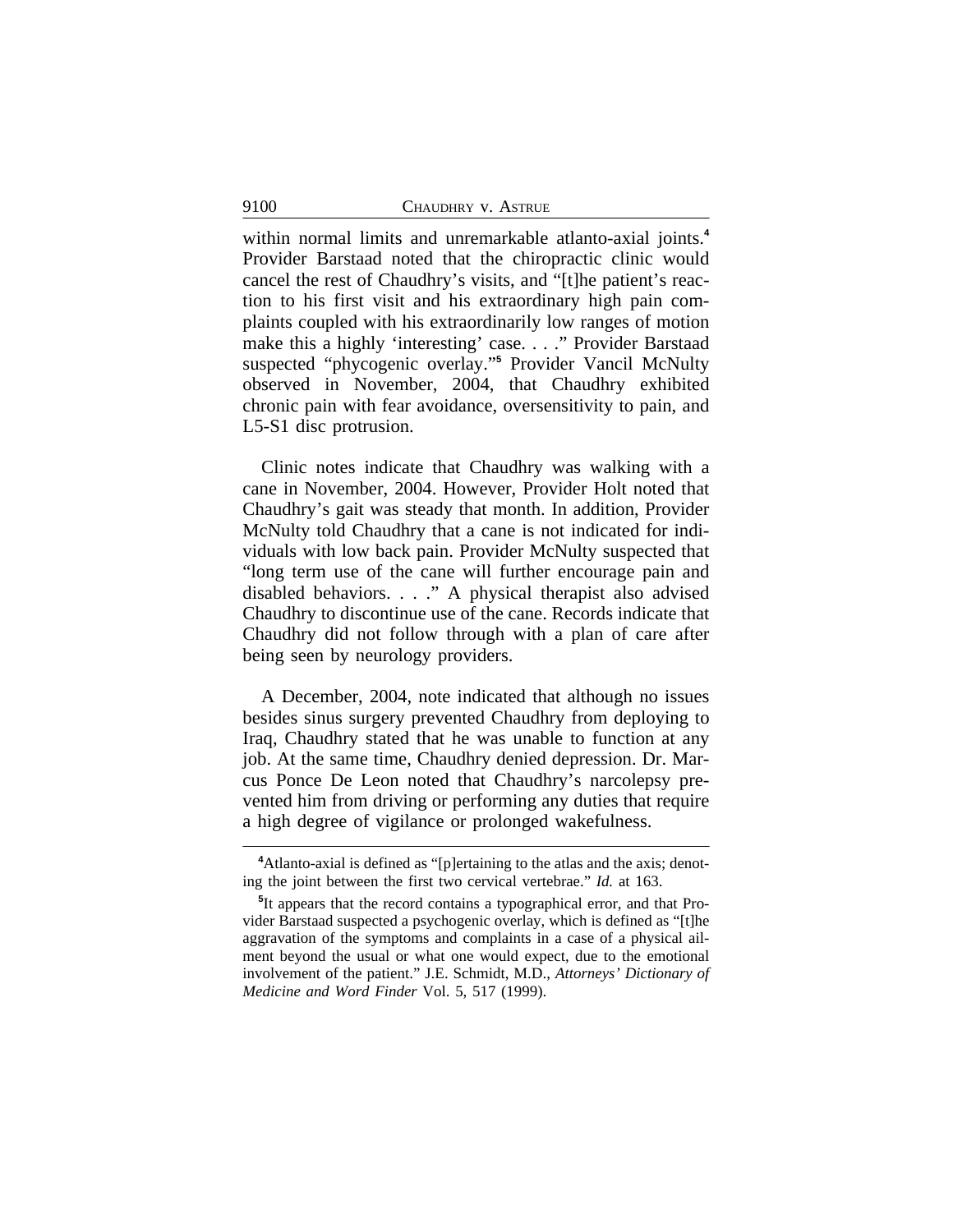| CHAUDHRY V. ASTRUE | 9101 |
|--------------------|------|
|                    |      |

The following year, in October, 2005, Chaudhry deferred examination by Provider Madelyn McKennan, but requested a prescription for a cane, which McKennan wrote for him. The next month, Chaudhry appeared in a wheelchair for an appointment.

Dr. Raymond Rosenfeld reviewed x-rays of Chaudhry's lumbar spine in December, 2005, and found vertebral body heights and disk spaces within normal limits. Dr. Dianne Flynn assessed chronic pain syndrome in January, 2007. In November, 2007, Dr. Flynn examined Chaudhry and noted that she had a long discussion with him about establishing goals.

The Department of Veterans Affairs (DVA) reviewed and evaluated Chaudhry's disabling impairments in January, 2007, following Chaudhry's filing of a Notice of Disagreement with his disability rating.**<sup>6</sup>** Chaudhry's sequence of impairments and corresponding disability ratings was: migraine headaches 30% disabling; intervertebral disc syndrome of the cervical spine 30% disabling; depression 50% disabling; intervertebral disc syndrome of the thoracolumbosacral spine 20% disabling; and narcolepsy 20% disabling. Depression was listed as 30% in the section heading, but the explanation noted that it had been increased to 50% in 2006. Chaudhry's Global Assessment of Functioning (GAF) was 55, "indicative of moderately severe social and occupational functioning."

# *B. Examining Consultants*

Dr. Marie Ho reviewed Chaudhry's medical records and

**<sup>6</sup>**A Notice of Disagreement is "[a] written communication from a claimant or his or her representative expressing dissatisfaction or disagreement with an adjudicative determination by the agency of original jurisdiction and a desire to contest the result . . ." 38 C.F.R. § 20.201. A Notice of Disagreement is required to appeal a DVA decision. *See* 38 C.F.R. § 20.200.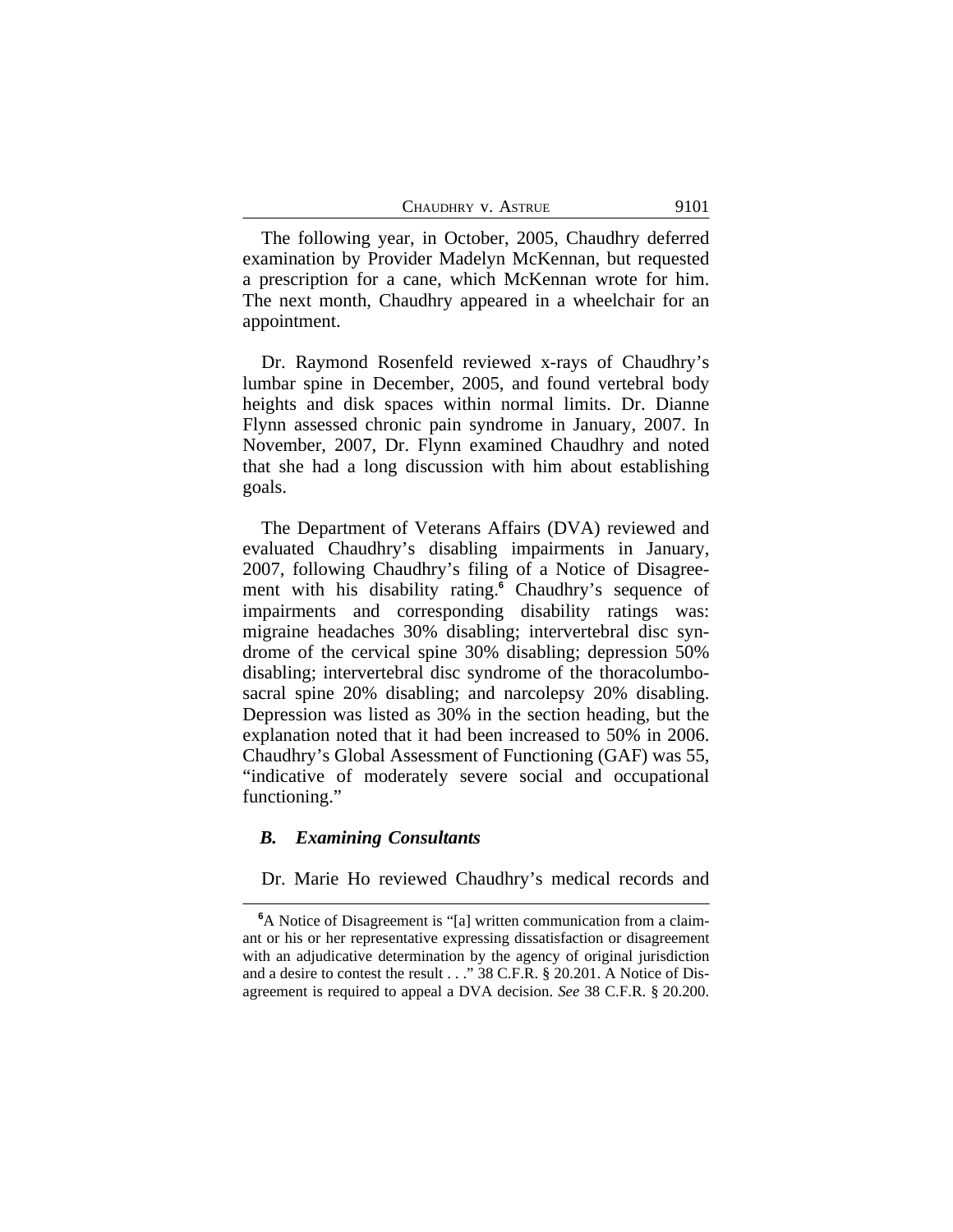conducted a physical examination on May 10, 2008. Dr. Ho observed that Chaudhry was in a wheelchair, had severe low back pain, appeared anxious, and could not perform certain tests, not necessarily due to lack of effort, but perhaps due to pain and inhibition. Chaudhry responded slowly to instructions and moved slowly, but was generally cooperative with testing. Dr. Ho's testing was limited by Chaudhry's inability to stand or walk. Dr. Ho also noted "some inconsistencies . . ."

Dr. Ho determined that Chaudhry could stand and walk fewer than 2 hours cumulatively per day and sit longer than 6 hours; lift less than 10 pounds occasionally and frequently, due to lumbar spine problems; and should not engage in any crouching, squatting, or kneeling. Dr. Ho also indicated that Chaudhry's depression might further limit his ability to function in the workplace.

Jenifer Schultz, Ph.D., conducted a psychological examination and took Chaudhry's history. Dr. Schultz's diagnostic impressions included somatization disorder;<sup>7</sup> depressive disorder not otherwise specified; and dependent personality traits. According to Dr. Schultz, "[a]lthough [Chaudhry] has many medical conditions, his physical complaints are in excess of what would be expected from the history; such as being in a wheelchair for pain. He fulfills criteria for Somatization Disorder. . . ." Dr. Schultz noted that Chaudhry had no insight into his condition and felt helpless. Dr. Schultz was of the view that Chaudhry's prognosis was poor because Chaudhry did not believe that he could improve.

**<sup>7</sup>**Somatization disorder is "a mental disorder characterized by presentation of a complicated medical history and of physical symptoms referring to a variety of organ systems, but without a detectable or known organic basis." *See Stedman's Medical Dictionary* at 528.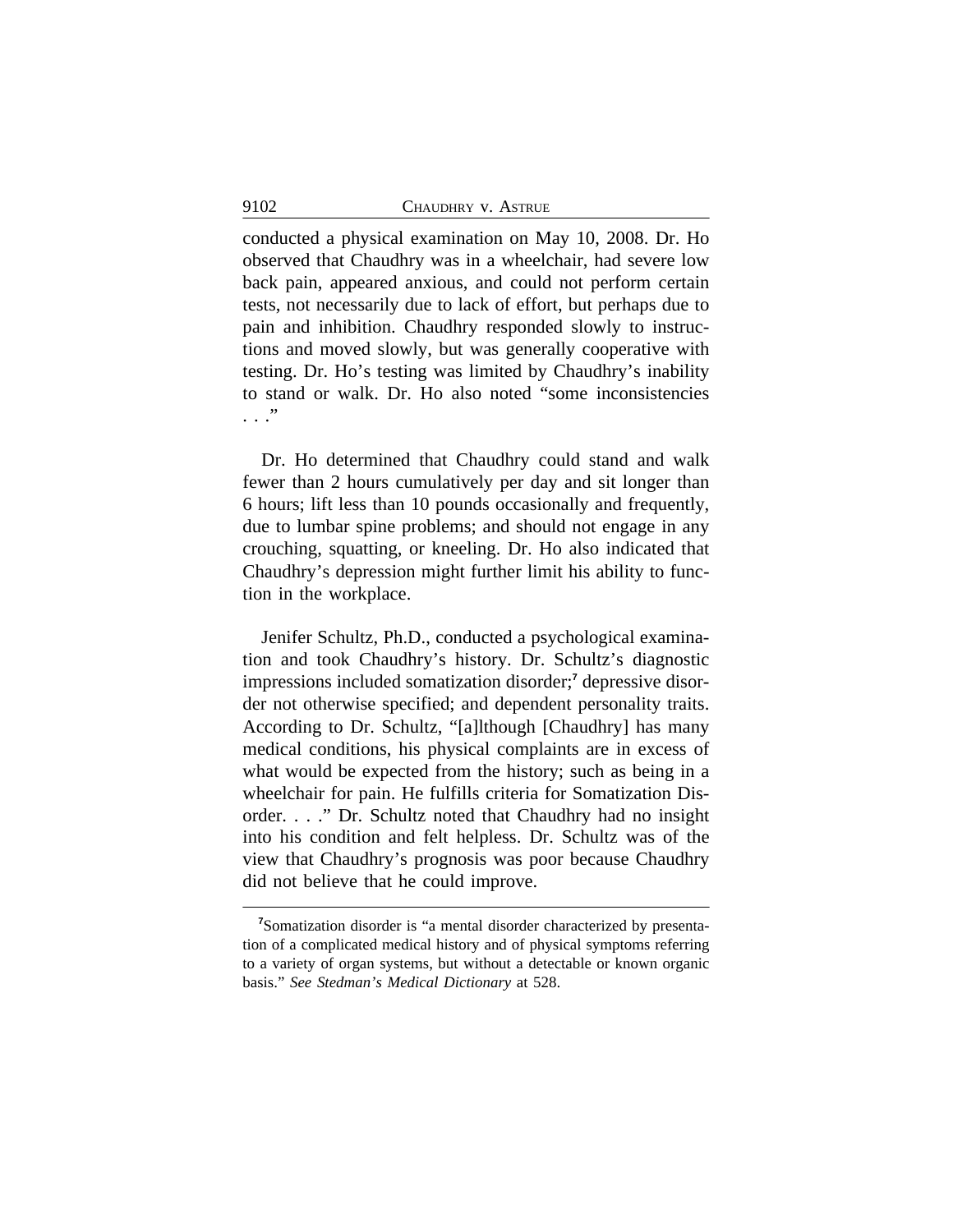#### *C. Non-Examining Consultants*

Dr. Patricia Kraft, a reviewing physician, reviewed Chaudhry's medical records from January 26, 2006, through May 21, 2008. Dr. Kraft noted non-specific depression and dependent personality traits. Dr. Kraft observed many contradictions in the medical record, such as Chaudhry's use of a cane for low back pain. Dr. Kraft rated Chaudhry's Functional Limitations as follows: mild restriction of activities of daily living; mild difficulties in maintaining social functioning; mild difficulties in maintaining concentration, persistence, or pace; and no episodes of decompensation. Dr. Kraft acknowledged diagnoses of depression and somatoform disorder, but considered the diagnoses to be theoretically incompatible, because somatoform represses depression. Dr. Kraft recognized a 90% disability rating based on Dr. Flynn's report in July, 2006. Dr. Kraft rated Chaudhry's psychological impairments as "nonsevere." Dr. Kraft wrote that Chaudhry did not comply with recommended treatment or attend the pain clinic; repeated mental status examinations yielded normal results; muscle atrophy in legs was not noted despite Chaudhry's claim of having been wheelchair bound for three years; and there was a lack of medical support for the extent of Chaudhry's alleged dependency on his wife.

Dr. Norman Staley reviewed Chaudhry's medical records from January 26, 2008, through June 5, 2008. Dr. Staley found some abnormal disc findings, but was of the view that Chaudhry had chronic pain syndrome<sup>8</sup> and was abusing both the Veterans Affairs and Social Security systems. According to Dr. Staley, Chaudhry's medical record did not support Chaudhry's use of a wheelchair or his inability to cooperate with Dr. Ho's consultative examination.

**<sup>8</sup>**Chronic pain is "pain that persists after an injury heals . . ." 4 *Gale Encyclopedia of Medicine* 2142 (1999).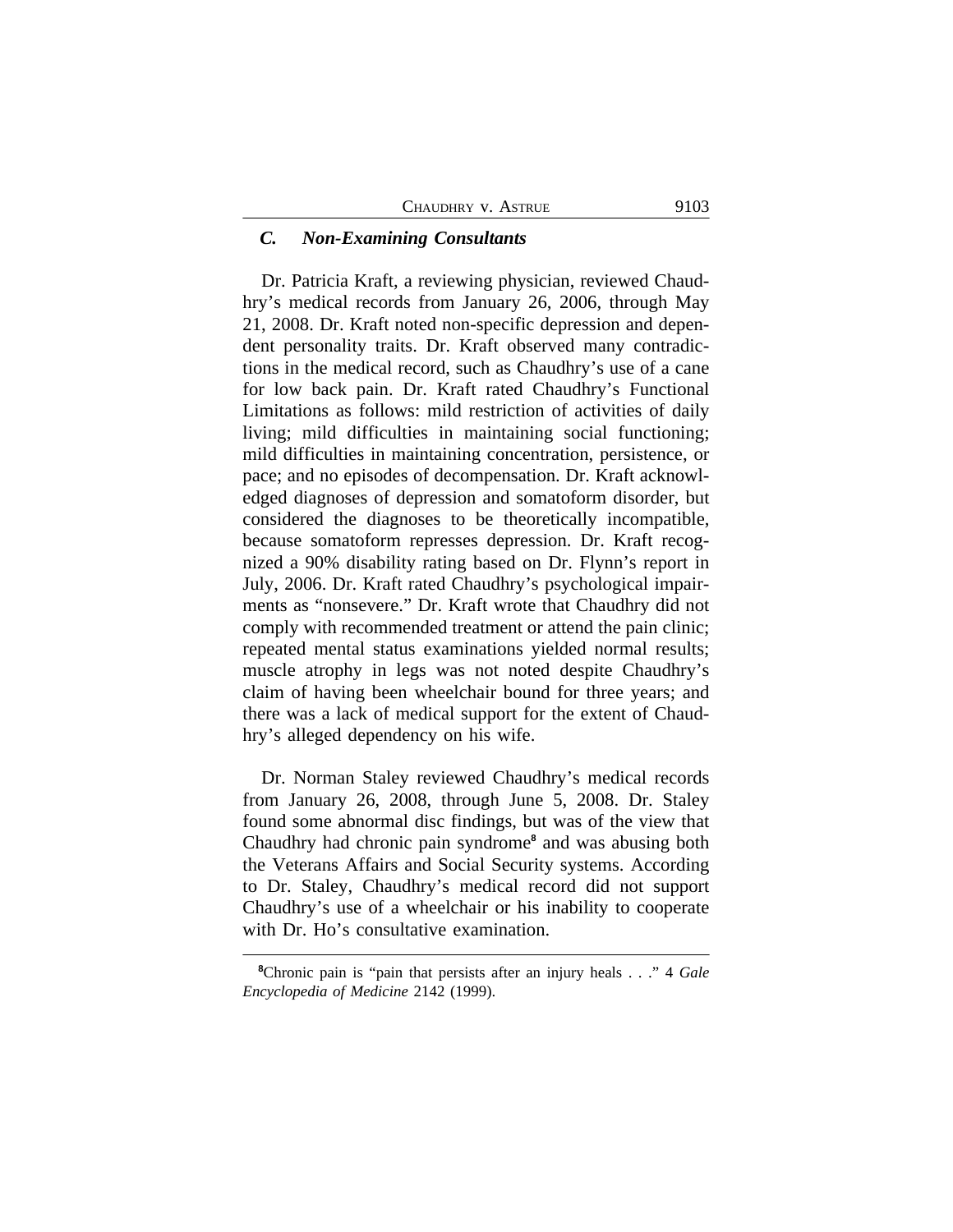Chaudhry's treating physician, Dr. Flynn, examined Chaudhry in 2008 for complaints of wrist pain. Dr. Flynn noted "[n]o wrist pain, swelling or stiffness, no wrist joint pain, no swelling of the wrist joint, and no stiffness of the wrist joint." Under the Action Plan section, Dr. Flynn wrote "Carpal Tunnel Syndrome: Trial of night splints. [Return to clinic] if unimproved 3-4 weeks. Education."

### *D. Social Security Application and ALJ Hearing*

Chaudhry alleged that he became unable to work because of his disability on February 26, 2005. Chaudhry's claim was denied on January 24, 2008, and denied on reconsideration on June 5, 2008. At Chaudhry's request, the ALJ held a hearing.

At the hearing, Chaudhry testified that he had to spend much of the day lying down, due to back pain and headaches. Chaudhry testified that his narcolepsy caused him to fall asleep approximately twice a day and that his pain medication made him drowsy. Chaudhry also testified that he used a wheelchair and a cane to move around, and that he last walked without a cane in 2003. Chaudhry testified that he was prescribed the wheelchair in 2004. According to Chaudhry, he was receiving a veterans' pension based on the DVA's determination that he was 100% disabled.

In response to the ALJ's hypothetical question and Residual Function Capacity (RFC) assessment, Vocational Expert Sharon Welter (VE) testified that Chaudhry could perform all of his past work as well as alternative light exertion jobs existing in the hundreds of thousands.

# *E. ALJ's Decision*

The ALJ applied the five-step sequential evaluation process for determining whether an individual is disabled under the Social Security Act. At step one, the ALJ found that Chaudhry had not engaged in substantial gainful activity since Feb-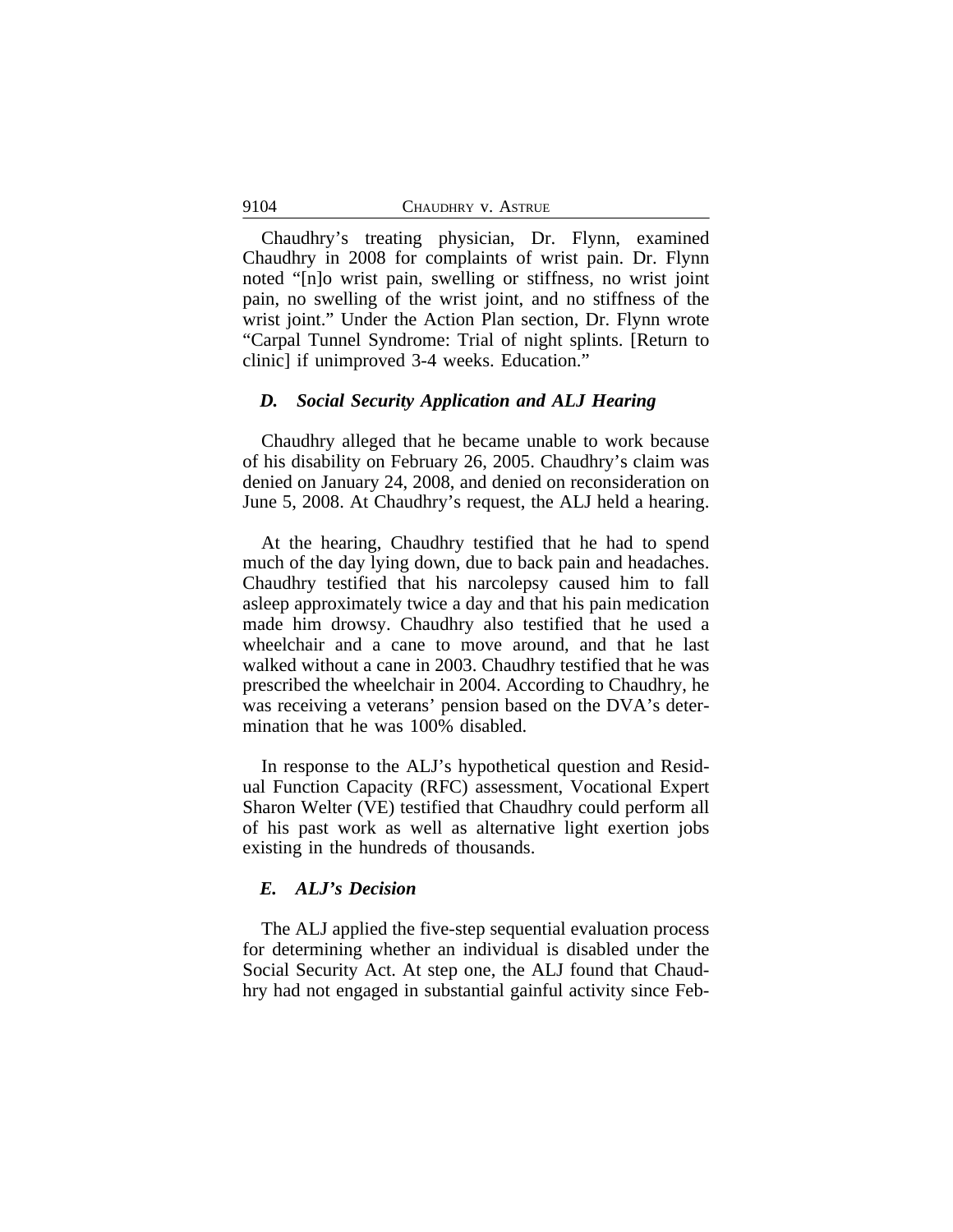ruary 26, 2005, his alleged onset date of disability. At step two, the ALJ found that Chaudhry had the severe impairments of chronic pain syndrome, degenerative disc disease, headaches, and narcolepsy.

The ALJ found that Chaudhry's "medically determinable mental impairment of depressive disorder does not cause more than minimal limitation in the claimant's ability to perform basic mental work activities and is therefore nonsevere." The ALJ reached this conclusion upon consideration of "the four broad functional areas set out in the disability regulations . . ."

In the first functional area, activities of daily living, the ALJ found mild limitation. Based upon the opinion of Dr. Kraft and the evaluation of Dr. Schultz, the ALJ found Chaudhry's allegations to not be fully credible and concluded that Chaudhry's "attitude contributes to his limitations far more than his actual physical abilities.  $\ldots$ "

In the second functional area, social functioning, the ALJ also found mild limitation. The ALJ noted that Chaudhry had repeatedly declined Dr. Flynn's recommendation of counseling. According to the ALJ, "it appears that the claimant's outlook affects his determination as much or more than any physical or mental impairment."

In the third functional area, concentration, persistence, or pace, the ALJ similarly found mild limitation. The ALJ noted Dr. Schultz's finding that Chaudhry's "concentration and attention were fair, and that his persistence is affected by the fact that he generally does not attempt activities. . . ." The ALJ also noted Dr. Flynn's unheeded encouragement to establish goals and see a psychologist, and Dr. Kraft's finding of mild limitation based on her review of the record.

In the fourth functional area, episodes of decompensation, the ALJ found no indication of limitation. Thus, the ALJ found the mental impairment to be non-severe.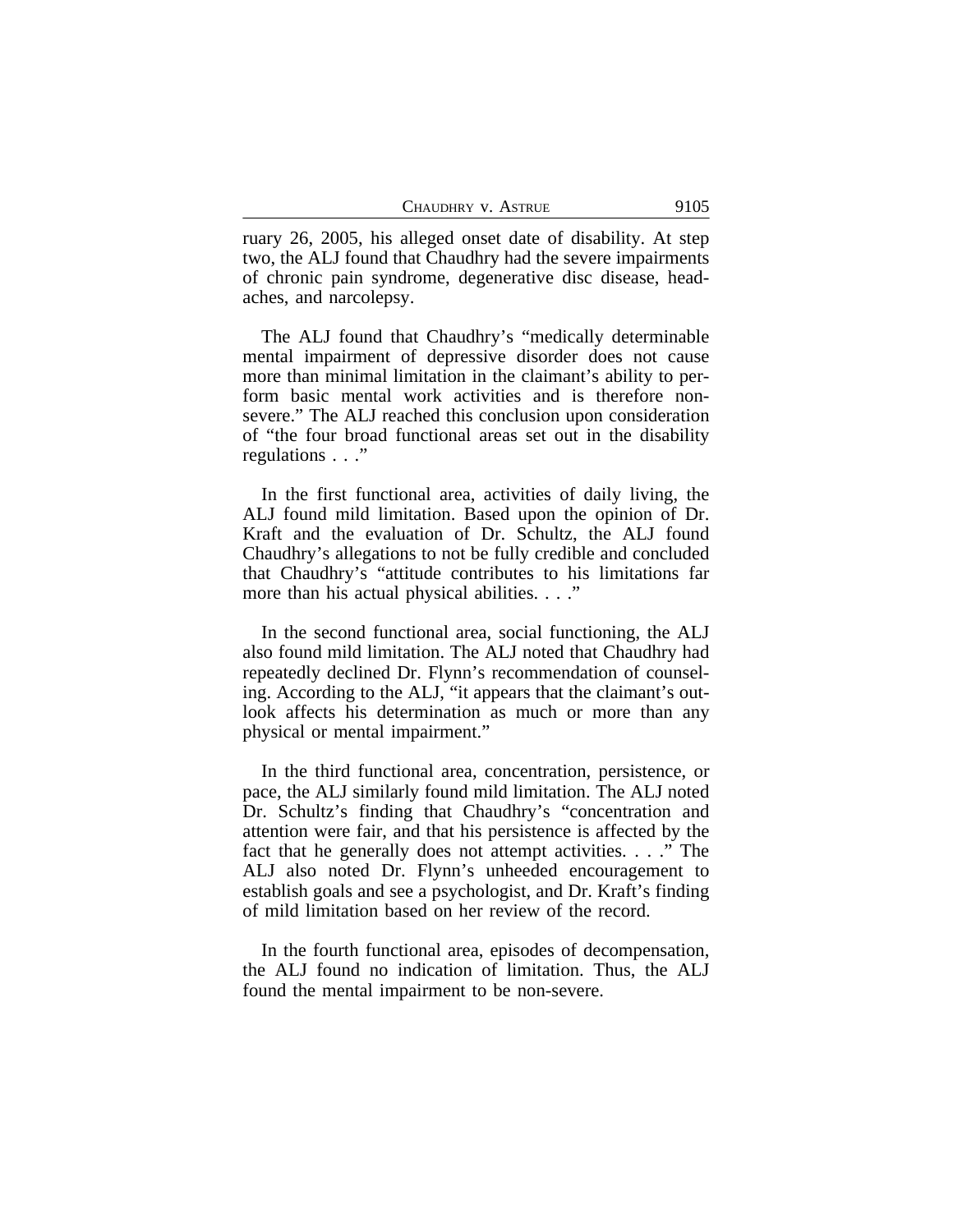At step three, the ALJ found that Chaudhry did not have an impairment or combination of impairments that met or equaled the criteria of one of the *per se* disabling impairments listed in 20 C.F.R. pt. 404, subpt. P, app. 1. The ALJ then found that Chaudhry had the residual functional capacity to perform light work, except that Chaudhry was unable to climb ramps, stairs, ladders, ropes, or scaffolds; he could not stoop, kneel, crouch, or crawl more than occasionally, but could balance frequently; and he could not tolerate exposure to hazardous machines and unprotected heights.

The ALJ explained that Chaudhry's "medically determinable impairments could reasonably be expected to cause the alleged symptoms; however, the claimant's statements concerning the intensity, persistence and limiting effects of these symptoms are not credible to the extent they are inconsistent with the [ALJ's] residual functional capacity assessment."

With respect to Chaudhry's claim of depression, the ALJ noted Dr. Ellis-Billingsley's diagnosis of depression and her opinion that it did not impair Chaudhry. The ALJ also noted that Chaudhry declined to see a psychologist after Dr. Schultz's diagnosis of depressive disorder. The ALJ therefore concluded that Chaudhry's "failure to seek treatment for depression places the severity of the symptoms into question. In addition, no examining source has opined that the claimant is unable to work or [is] otherwise limited because of his depression. . . ." According to the ALJ, Chaudhry's "allegations of limitation lack credibility to the extent they are inconsistent with the assessed RFC."

In addressing Chaudhry's back pain, the ALJ concluded that "the objective medical evidence does not support the level of limitation alleged." The ALJ noted that Chaudhry used a cane and a wheelchair, even though no medical source recommended such use. The ALJ noted Dr. Ho's opinion that "Chaudhry appeared not to exert adequate effort at times, although [Dr. Ho] acknowledged that it might be due to pain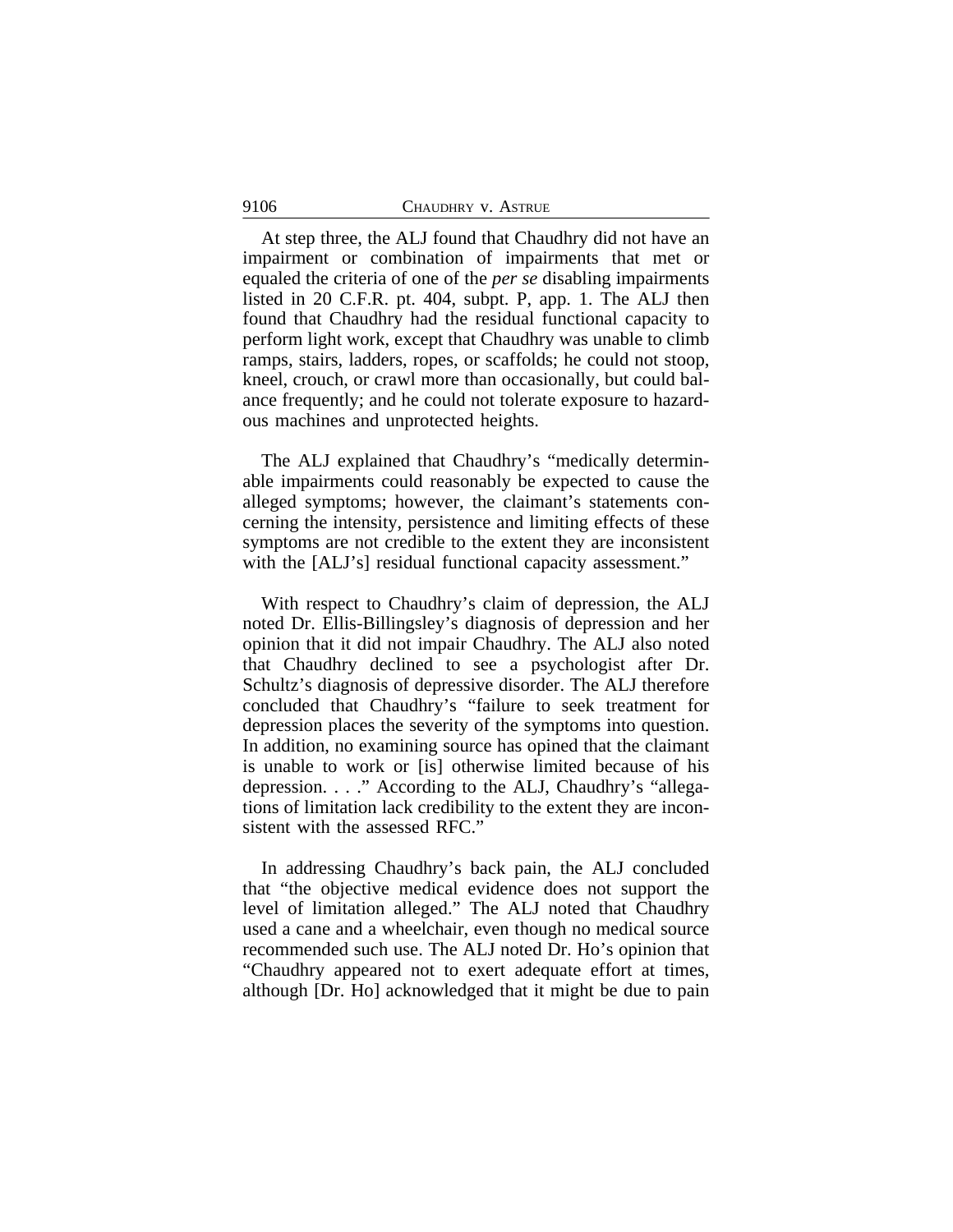| 9107 |
|------|
|      |

or inhibition. . . ." The ALJ noted that Dr. Ho's lower RFC was "based in part on the claimant's statements that he could not walk or stand; no objective evidence supports those statements" and that "Dr. Ho also believed that the claimant's wheelchair and single-point cane were prescribed. . . ."

According to the ALJ, "it appears that [Chaudhry] has not made any attempt to increase his functionality, instead relying solely on medication for pain. None of his treating sources have stated that he requires his wheelchair or that his condition is disabling. . . ." The ALJ also noted that "Dr. Flynn repeatedly encouraged him to develop goals for better functionality, but stated in September 2008 that he had made no significant progress in that area. . . ."

The ALJ gave greater weight to Dr. Staley's opinion of Chaudhry's capabilities than to Dr. Ho's, because Dr. Ho's "opinion regarding [Chaudhry's] limitation in standing and walking was based primarily on his self-report of limitations; he stated he was unable to stand and walk due to back pain and migraines. Because no objective medical evidence supports his allegation, Dr. Ho's resulting assessment is likewise given less credibility. . . ." In general, the ALJ found that Chaudhry's "allegations of limitation lack credibility to the extent they are inconsistent with the RFC . . ."

The ALJ did not consider Chaudhry's alleged carpal tunnel syndrome because the ALJ found that there was no official diagnosis of carpal tunnel syndrome and the condition had not lasted more than 12 months.

The ALJ noted that during the hearing Chaudhry's representative stated that the DVA assessment was 100%. The ALJ responded that:

[t]he DVA assessed the claimant's migraine headaches as 30% disabling, intervertebral disc syndrome of the cervical spine as 30% disabling, depression as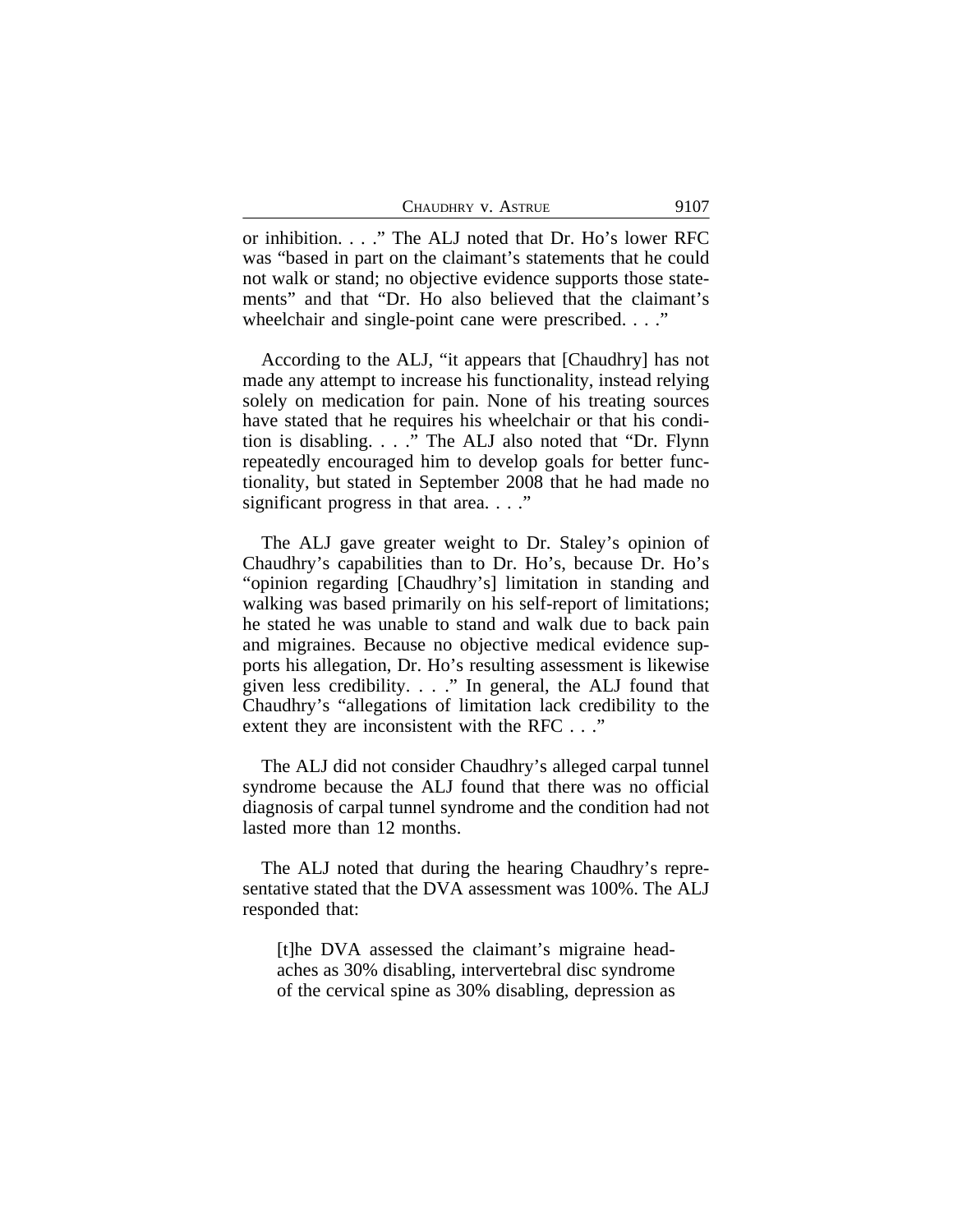30% disabling, intervertebral disc syndrome of the lumboscacral spine as 20% disabling, and narcolepsy as 20% disabling. The DVA determined that the claimant is not 100% disabled in any of these areas. Further, the DVA did not consider the cumulative effect of these impairments as 100% disabling. The claimant filed a Notice of Disagreement with the DVA's action. If the DVA had assessed the claimant as 100% disabled, as stated by the client's representative, it is unlikely that the claimant would have appealed such a decision.

In sum, the ALJ determined that Chaudhry's impairments notwithstanding, Chaudhry had the capacity to perform light work, with specified limitations.

At step four, the ALJ determined that Chaudhry's residual functional capacity did not preclude him from performing his past relevant work as a fast food worker, sales clerk, cashier, waiter, and housekeeper/cleaner.

At step five, the ALJ relied on the testimony of the VE to alternatively find that other jobs existed in significant numbers in the national economy that Chaudhry could perform, considering his age, education, work experience, and residual functional capacity, and the additional requirement that he be able to choose whether to sit or stand. Therefore, the ALJ found that Chaudhry was not disabled as defined in the Social Security Act.

The Appeals Council declined Chaudhry's request for administrative review.

# *F. District Court's Decision*

The assigned magistrate judge granted the Commissioner's motion for summary judgment and denied Chaudhry's motion for summary judgment.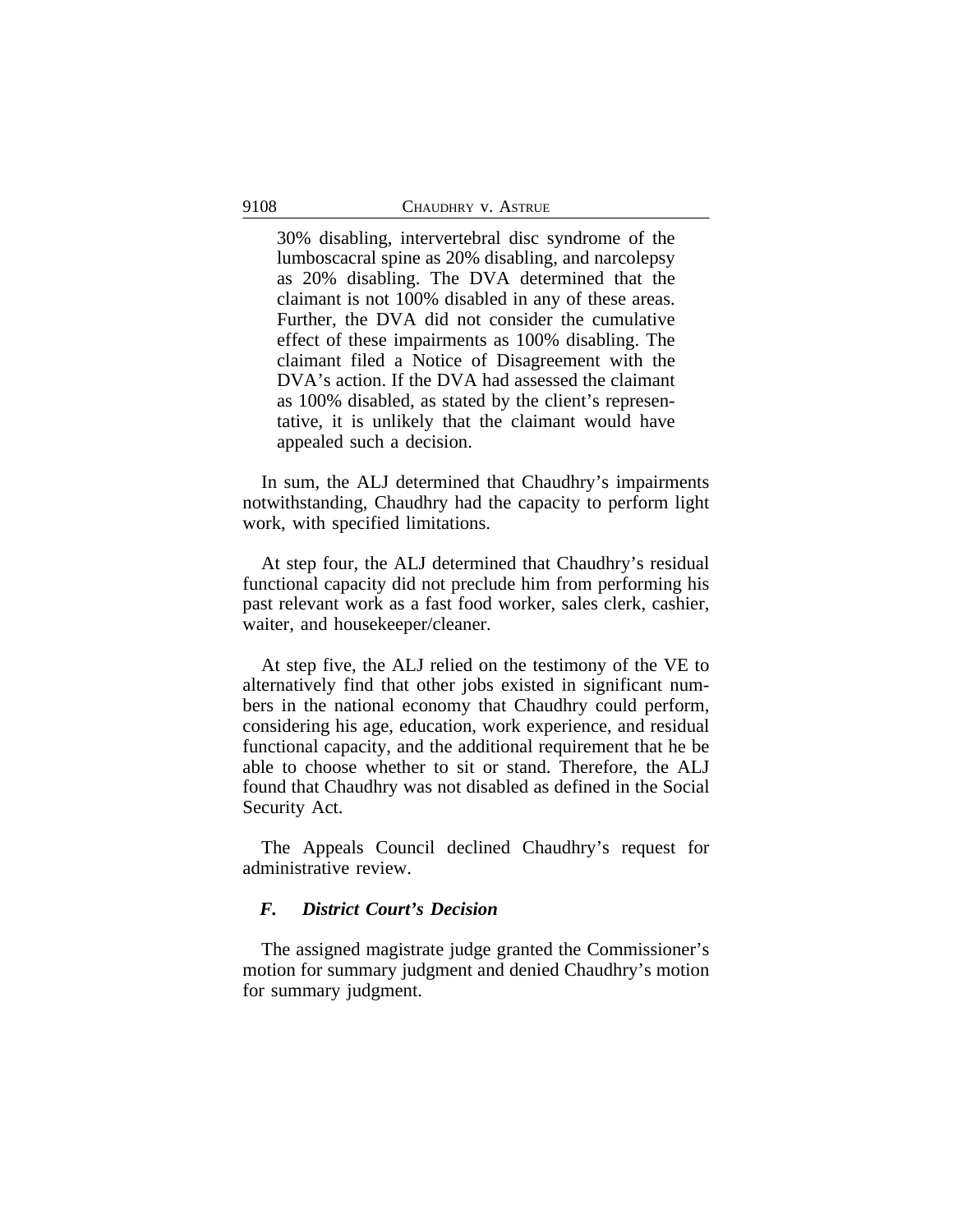| CHAUDHRY V. ASTRUE | 9109 |
|--------------------|------|
|--------------------|------|

The magistrate judge found that the ALJ did not err in evaluating the severity of Chaudhry's psychiatric impairments, based on the ALJ's analysis of Dr. Schultz's and Dr. Kraft's opinions, and considering Chaudhry's lack of credibility. The magistrate judge also found that the ALJ did not err in giving less weight to Dr. Ho's and Dr. Schultz's opinions when determining Chaudhry's RFC. Likewise, the magistrate judge found no error in the ALJ's credibility determination in light of Chaudhry's inconsistent statements, failure to comply with medical treatment, and other objective evidence in the record. The magistrate judge further found that the ALJ did not err in considering the DVA disability rating, and that the ALJ properly placed greater weight on evidence that contradicted the rating.

The district court subsequently entered judgment in favor of the Commissioner.

### *II. STANDARD OF REVIEW*

We "review de novo a district court's judgment upholding the denial of social security benefits. . . ." *Berry v. Astrue*, 622 F.3d 1228, 1231 (9th Cir. 2010) (citation omitted). We "will set aside a denial of benefits only if it is not supported by substantial evidence or is based on legal error." *Id.* (citation and internal quotation marks omitted). "[E]ven if the ALJ erred, we will uphold the decision so long as the error was harmless." *Lockwood v. Comm'r Soc. Sec. Admin.*, 616 F.3d 1068, 1071 (9th Cir. 2010) (citation omitted).

### *III. DISCUSSION*

# *A. DVA Disability Rating*

Chaudhry argues that, under our holding in *McLeod v. Astrue*, 640 F.3d 881 (9th Cir. 2011), *as amended*, the ALJ committed reversible error by not obtaining Chaudhry's disability determination from the DVA.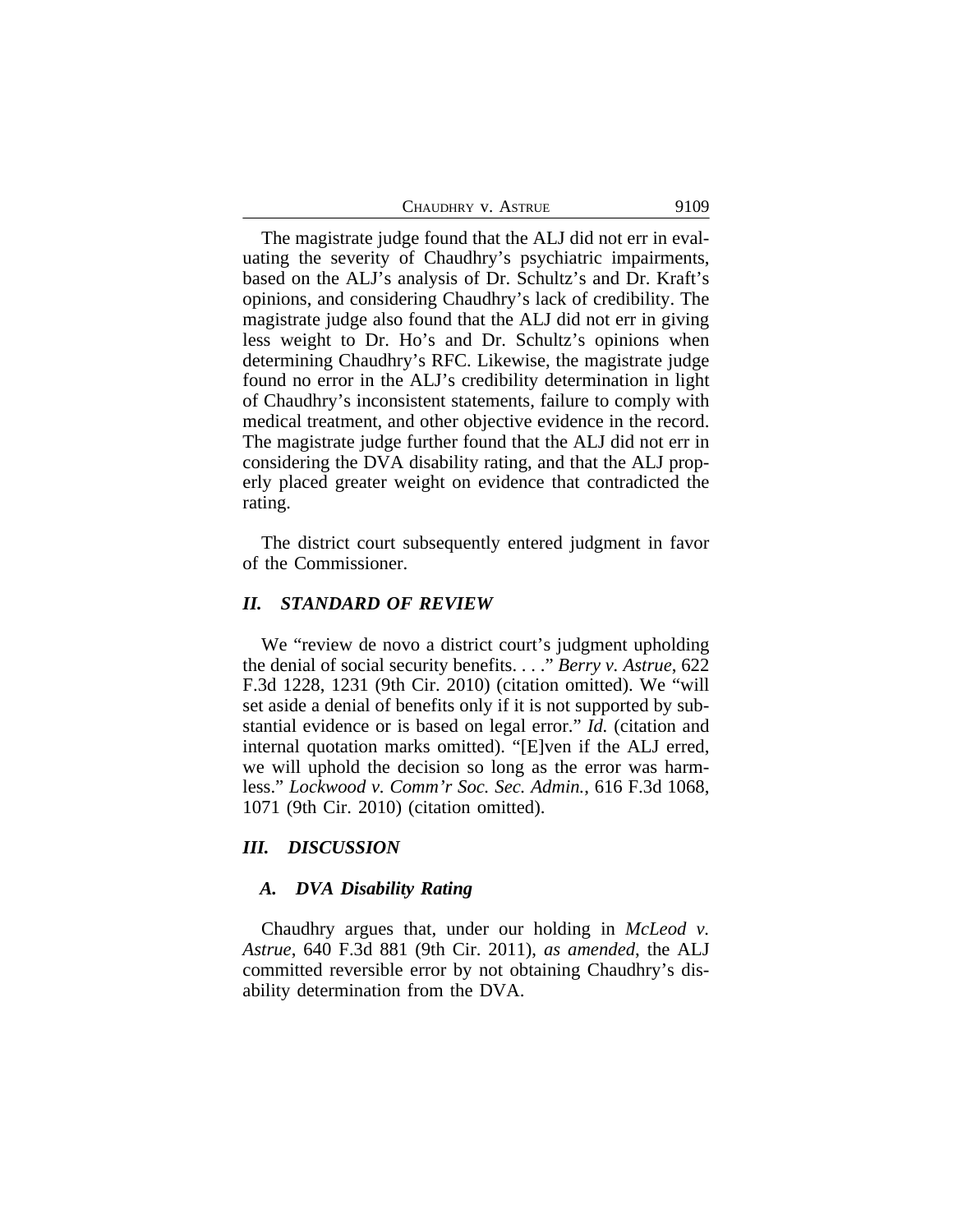**[1]** In *McLeod*, we held that "although a VA rating of disability does not necessarily compel the SSA to reach an identical result, the ALJ must consider the VA's finding in reaching his decision and the ALJ must ordinarily give great weight to a VA determination of disability. . . ." *Id.* at 886 (footnote reference omitted). "[W]hen the record suggests a likelihood that there is a VA disability rating, and does not show what it is, the ALJ has a duty to inquire. . . ." *Id.*

**[2]** One crucial distinction between this case and *McLeod* is that the claimant in *McLeod* was represented by a lay representative. *See id.* at 885 ("The ALJ must be especially diligent when the claimant is unrepresented or has only a lay representative, as *McLeod* did . . . .") (footnote reference and internal quotation marks omitted). *McLeod*'s holding that "[t]he ALJ must be especially diligent when the claimant is unrepresented . . ." *id.*, does not apply here because Chaudhry was represented by counsel before the ALJ. As we noted in McLeod, because the record was "inadequate to allow for proper evaluation of the evidence . . . the ALJ's duty to conduct an appropriate inquiry" was triggered. *Id.* (footnote reference omitted). Here, because the evidence of the VA disability rating was part of the record, the record was adequate to allow the ALJ to properly evaluate Chaudhry's claim. The ALJ's duty to inquire further did not arise, and unlike in *McLeod*, the ALJ's duty to be especially diligent in the case of an unrepresented claimant did not apply. Under these circumstances, the ALJ conducted the "full and fair hearing" required. *Id.* 

Another distinction is that in *McLeod*, "[n]o evidence of [the claimant's] disability rating was submitted to the Social Security Administration at any stage of the proceedings, or to the district court . . . ." *Id.* at 884. In contrast, Chaudhry submitted the DVA report specifying his disability determination. Unlike *McLeod,* where the claimant "ha[d] no idea" whether he had a DVA disability rating, *id.*, Chaudhry testified before the ALJ as to his alleged 100% DVA disability rating. How-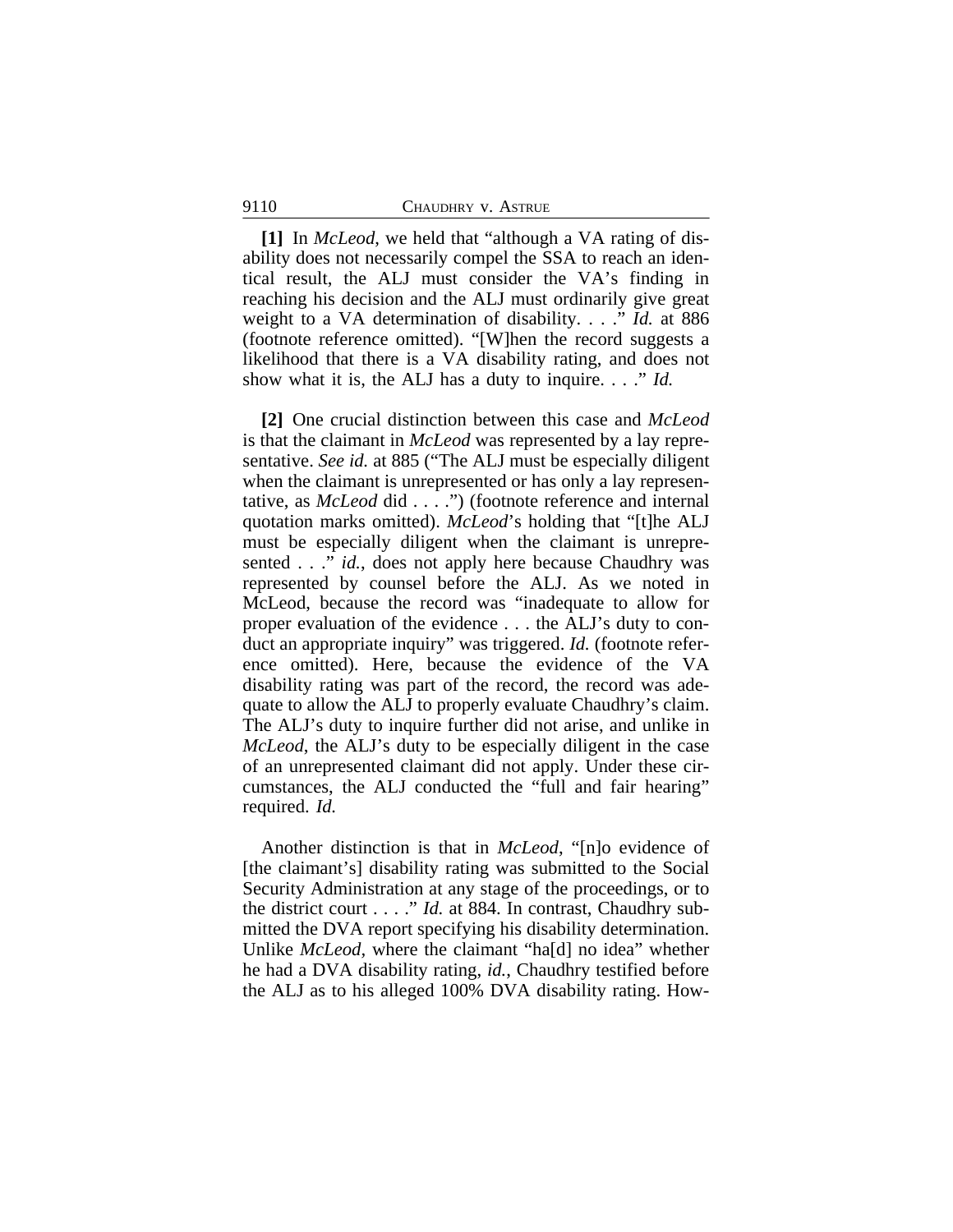| CHAUDHRY V. ASTRUE | 9111 |
|--------------------|------|
|                    |      |

ever, the record did not support Chaudhry's contention. As the ALJ noted, logic dictates that Chaudhry would not have challenged the DVA determination, as he did, had the DVA awarded a 100% disability rating and granted a pension. Importantly, as we noted in *McLeod*, "a partial disability rating might cut against rather than in favor of an SSA determination that the individual could not perform remunerative work of any kind." *Id.* at 886.

Unlike in *McLeod*, the record in this case was adequate for the ALJ to consider the DVA's determination, and the ALJ properly considered the record evidence of that determination. In *McLeod*, the record was unclear as to the *existence* of a DVA rating, whereas here the only question was the *extent* of the DVA rating. In his opinion, the ALJ directly addressed the DVA report in the record, Chaudhry's testimony, and the medical records describing a DVA disability rating. The ALJ properly considered the full scope of the record evidence as to the DVA rating and properly considered the extent of disability suggested by that rating. *Cf. id.* (explaining that the VA disability rating must be considered and noting that the ALJ "did not mention it in her decision").

**[3]** Review of the facts in this case leads us to conclude that *McLeod* does not control the outcome and that the ALJ adequately considered the VA disability rating.

#### *B. Severity Determination*

Chaudhry argues that the ALJ failed to properly evaluate the severity of Chaudhry's impairments. Chaudhry specifically challenges the ALJ's evaluation of Dr. Schultz's finding of somatization disorder and non-specific depression.

**[4]** When evaluating psychiatric impairments such as somatization disorder and depression, the ALJ must follow a "special psychiatric review technique" and document his findings and conclusions in his decision. *Keyser v. Comm'r Soc.*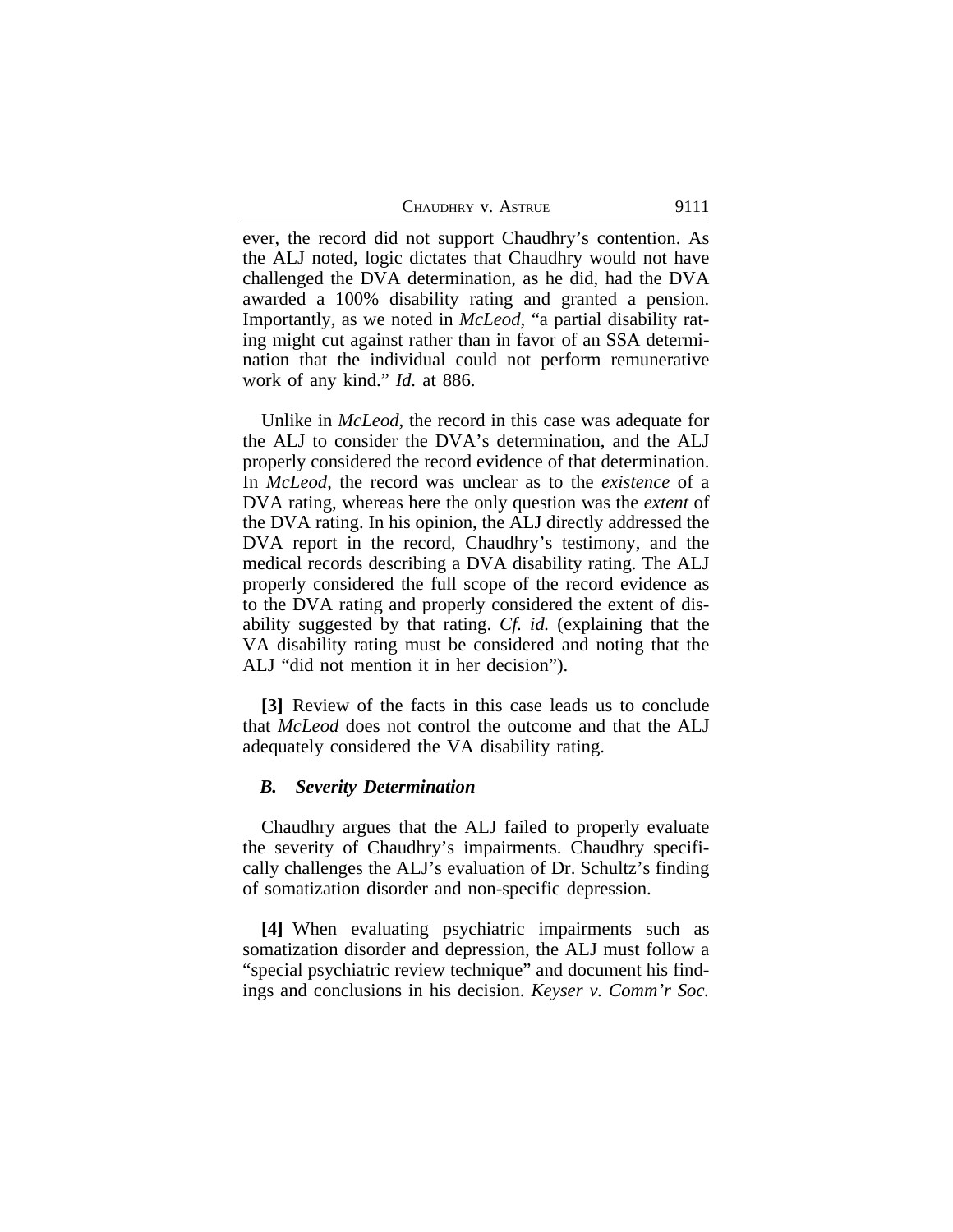*Sec. Admin.*, 648 F.3d 721, 725 (9th Cir. 2011) (citation omitted) ("Specifically, the written decision must incorporate the pertinent findings and conclusions based on the technique and must include a specific finding as to the degree of limitation in each of the functional areas . . .") (citations, emphasis, and internal quotation marks omitted).

**[5]** As required by our holding in *Keyser*, the ALJ documented his application of the psychiatric review technique and his specific finding as to the degree of limitation in each functional area. The ALJ explicitly discussed Dr. Schultz's statement that Chaudhry's "physical complaints are in excess of what would be expected from the history, such as being in a wheelchair for pain" which formed the basis for Dr. Schultz's diagnosis of somatization disorder. The ALJ also addressed Dr. Schultz's conclusions regarding Chaudhry's dependence on his wife. The ALJ noted his agreement with Dr. Kraft, who contradicted Dr. Schultz's diagnosis of somatoform disorder, because, according to Dr. Kraft, that diagnosis is incompatible with a finding of depression. Unlike in *Keyser*, the ALJ did not fail to document his analysis of Chaudhry's alleged psychiatric impairments. The ALJ's analysis is supported by the record evidence.

## *C. Rejection of Medical Examiners' Opinions*

Chaudhry argues that, in the process of making the RFC determination, the ALJ provided inadequate reasons for rejecting the opinions of Dr. Ho and Dr. Schultz. Chaudhry asserts that Dr. Ho's opinion was based on her observation of Chaudhry and her review of Chaudhry's x-rays and MRI results. In Chaudhry's view, Dr. Ho's opinion carried more weight than Dr. Staley's because Dr. Ho saw Chaudhry in person. Likewise, Chaudhry contends that Dr. Schultz's opinion carries more weight than Dr. Kraft's because Dr. Schultz saw Chaudhry in person and Dr. Kraft did not.

**[6]** Because the RFC determination must take into account the claimant's testimony regarding his capability, the ALJ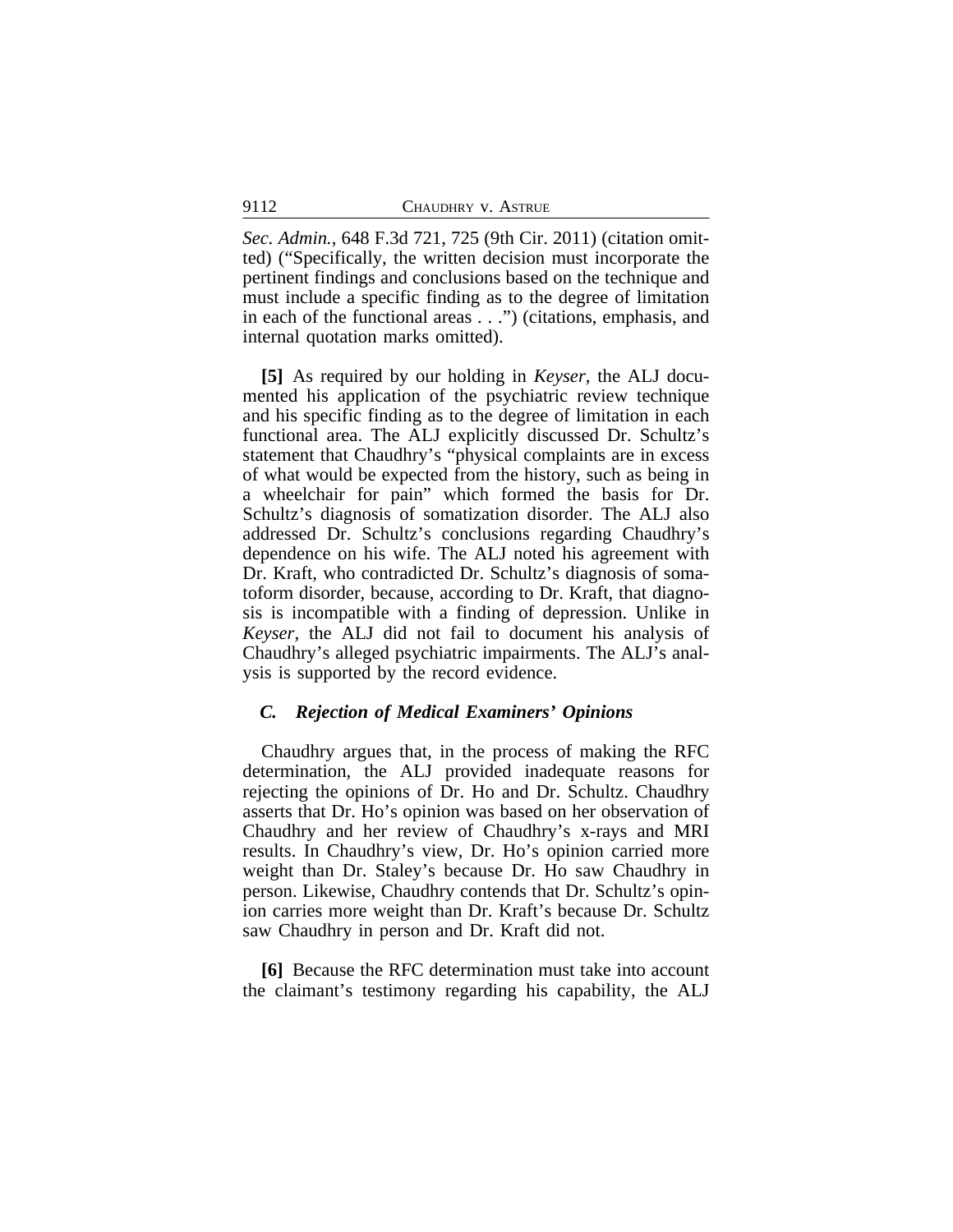must assess that testimony in conjunction with the medical evidence. "In evaluating the credibility of a claimant's testimony regarding subjective pain, an ALJ must engage in a two-step analysis. First, the ALJ must determine whether the claimant has presented objective medical evidence of an underlying impairment which could reasonably be expected to produce the pain or other symptoms alleged. . . ." *Vasquez v. Astrue*, 572 F.3d 586, 591 (9th Cir. 2009), *as amended* (citations and internal quotation marks omitted). Second, "[i]f the claimant meets the first test and there is no evidence of malingering, the ALJ can only reject the claimant's testimony about the severity of the symptoms if [the ALJ] gives specific, clear and convincing reasons for the rejection." *Id.* (citation and internal quotation marks omitted).

**[7]** "Where, as here, the record contains conflicting medical evidence, the ALJ is charged with determining credibility and resolving the conflict. . . ." *Benton v. Barnhart*, 331 F.3d 1030, 1040 (9th Cir. 2003) (citation omitted). "If a treating or examining doctor's opinion is contradicted by another doctor's opinion, an ALJ may only reject it by providing specific and legitimate reasons that are supported by substantial evidence. . . ." *Bayliss v. Barnhart,* 427 F.3d 1211, 1216 (9th Cir. 2005) (citation omitted). "The ALJ need not accept the opinion of any physician, including a treating physician, if that opinion is brief, conclusory, and inadequately supported by clinical findings." *Bray v. Comm'r of Soc. Sec. Admin.*, 554 F.3d 1219, 1228 (9th Cir. 2009) (citation and alteration omitted).

**[8]** When weighing the medical evidence as part of assessing the claimant's testimony regarding the severity of his impairments, the ALJ gave Dr. Ho's opinion less weight than Dr. Staley's opinion because the ALJ concluded that Dr. Ho's opinion "was based primarily on [Chaudhry's] self-report of limitations." As the ALJ noted, Dr. Ho's opinion was predicated in part on her erroneous belief that Chaudhry's wheelchair and cane were prescribed. Chaudhry's non-prescribed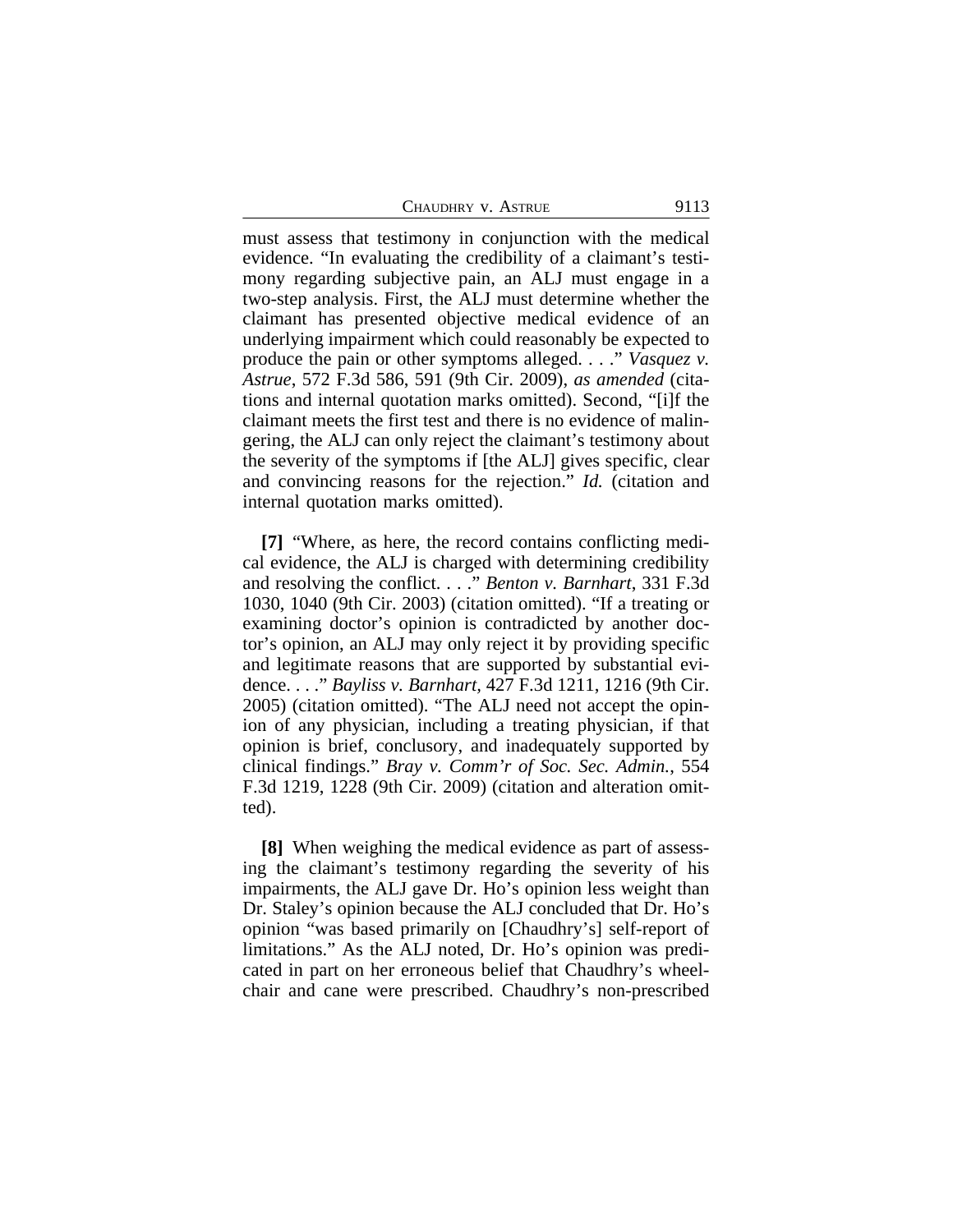use of a wheelchair and a cane also factored into the ALJ's determination that Chaudhry's subjective expression of his limitations lacked credibility. The ALJ's conclusion was supported by the observations of many of the providers who evaluated Chaudhry, including Dr. Ho's own observation that Chaudhry appeared not to exert adequate effort during testing. Dr. Staley's finding of chronic pain syndrome was echoed by many of Chaudhry's other providers or reviewers, including his treating physician, Dr. Flynn. We therefore conclude that the ALJ properly relied on medical evidence that undermined Chaudhry's subjective assessment of his limitations.

Because Dr. Ho and Dr. Staley both based their opinions on Chaudhry's x-rays and MRI, Chaudhry's use of a wheelchair appears to have been the primary difference between their conflicting opinions. Because the ALJ's conclusions are supported by the record, and because the ALJ provided specific and legitimate reasons supported by substantial evidence to give less weight to Dr. Ho's opinion, we conclude that the ALJ did not err in basing the RFC on Dr. Staley's findings rather than Dr. Ho's.

**[9]** The ALJ gave Dr. Schultz's opinion less weight than Dr. Kraft's because of Dr. Kraft's conclusion that Dr. Schultz's diagnosis of somatoform disorder was incompatible with depression. As the ALJ noted, the record reflects that other providers or reviewers agreed that Chaudhry's alleged depression did not constitute an impairment and that Chaudhry repeatedly failed to seek treatment for his depression. We conclude that the ALJ did not err in basing the RFC on Dr. Kraft's opinion rather than Dr. Schultz's.

Chaudhry disagrees with the ALJ's determination that he lacked credibility. Chaudhry argues that any lack of credibility is explained by the dependency and somatization found by Dr. Schultz. Likewise, Chaudhry contends that the reviewing physicians' finding of malingering is outweighed by the examining physicians' opinions.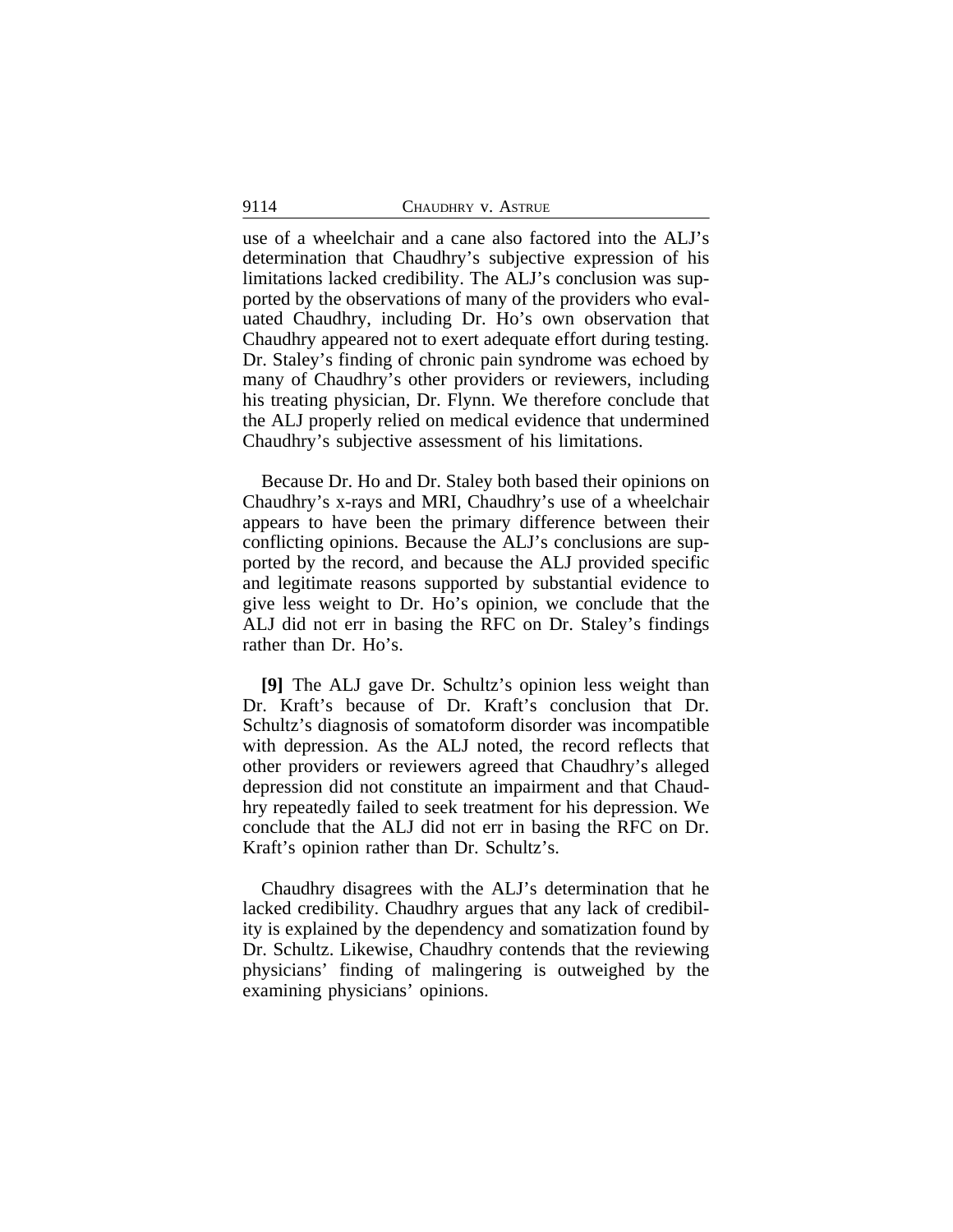| CHAUDHRY V. ASTRUE<br>9115 |
|----------------------------|
|                            |

The ALJ must support his credibility finding "with specific, clear and convincing reasons." *Taylor v. Comm'r of Soc. Sec. Admin.*, 659 F.3d 1228, 1234 (9th Cir. 2011) (citation omitted).**<sup>9</sup>** "The ALJ may consider many factors in weighing a claimant's credibility, including (1) ordinary techniques of credibility evaluation, such as the claimant's reputation for lying, prior inconsistent statements concerning the symptoms, and other testimony by the claimant that appears less than candid; (2) unexplained or inadequately explained failure to seek treatment or to follow a prescribed course of treatment; and (3) the claimant's daily activities. If the ALJ's finding is supported by substantial evidence, the court may not engage in second-guessing." *Tommasetti v. Astrue*, 533 F.3d 1035, 1039 (9th Cir. 2008) (citations and internal quotation marks omitted). "[I]f a claimant complains about disabling pain but fails to seek treatment, or fails to follow prescribed treatment, for the pain, an ALJ may use such failure as a basis for finding the complaint unjustified or exaggerated. . . ." *Orn v. Astrue*, 495 F.3d 625, 638 (9th Cir. 2007) (citation omitted).

**[10]** Chaudhry's effort to explain away his lack of credibility is unavailing. As discussed, Dr. Schultz's diagnosis of somatization disorder was based on Chaudhry's use of a wheelchair, which itself demonstrates his failure to follow the advice of providers who told him he did not need a wheelchair or a cane. It stands to reason that the ALJ's finding that Chaudhry was not credible is not undermined by the diagnoses that themselves stemmed from Chaudhry's lack of credibility. Rather, the ALJ's credibility finding is clearly, specifically, and convincingly supported by the record.

<sup>&</sup>lt;sup>9</sup>The Commissioner urges us to conclude that the record demonstrates malingering and therefore that the ALJ need not provide clear and convincing reasons for rejecting Chaudhry's testimony. But, the ALJ did not rely on evidence of malingering to support his credibility determination, so the "clear and convincing" standard applies to our review of the ALJ's determination. *See Taylor*, 659 F.3d at 1234.